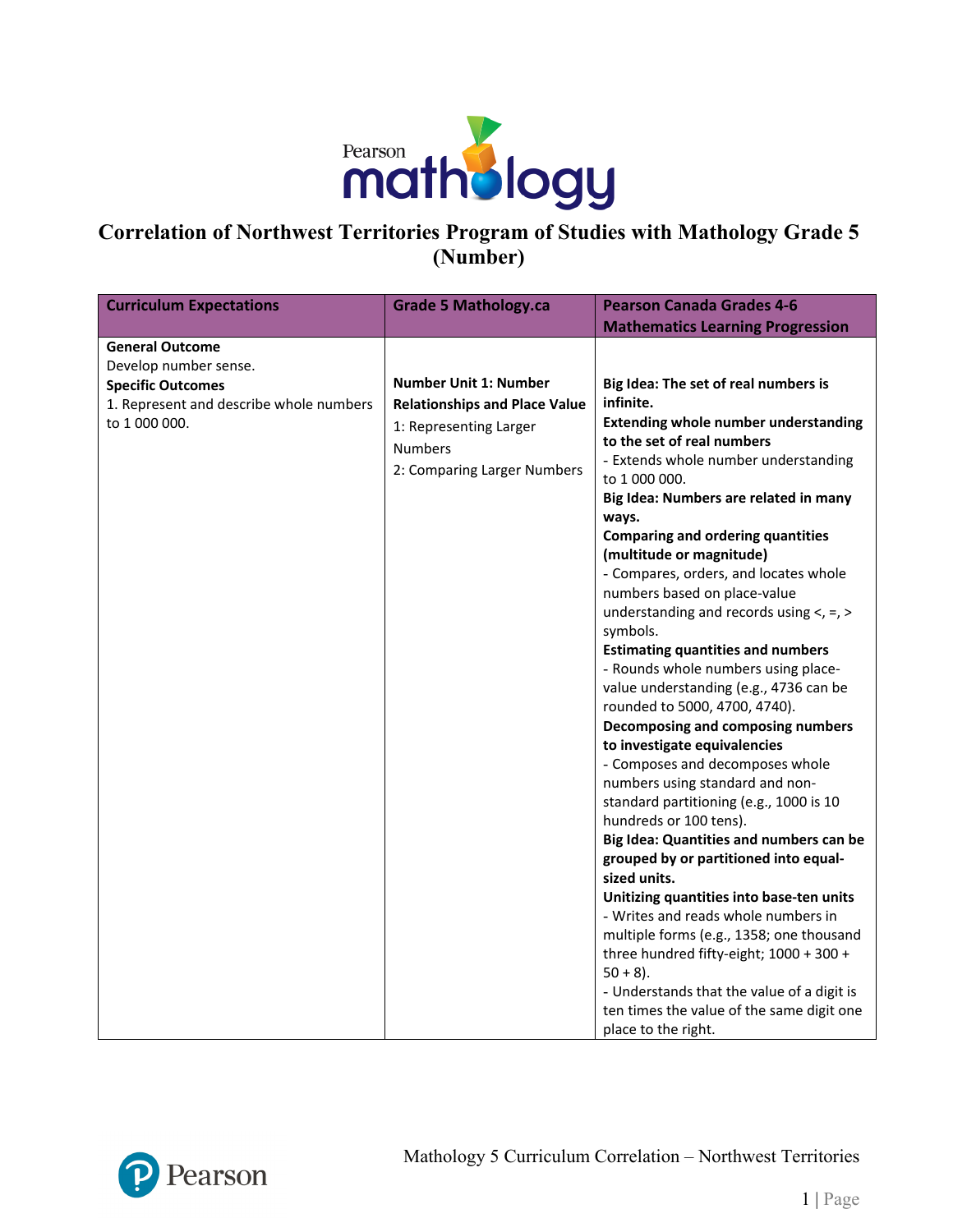| 2. Use estimation strategies in problem-   | <b>Number Unit 1: Number</b>         | Big Idea: Numbers are related in many                                  |
|--------------------------------------------|--------------------------------------|------------------------------------------------------------------------|
| solving contexts.                          | <b>Relationships and Place Value</b> | ways.                                                                  |
|                                            | 3: Estimating to Solve               | <b>Comparing and ordering quantities</b>                               |
|                                            | Problems                             | (multitude or magnitude)                                               |
|                                            |                                      | - Compares, orders, and locates whole                                  |
|                                            | Number Unit 2: Fluency with          | numbers based on place-value                                           |
|                                            | <b>Addition and Subtraction</b>      | understanding and records using $\lt$ , =, >                           |
|                                            | 5: Estimating Sums and               | symbols.                                                               |
|                                            | <b>Differences</b>                   | <b>Estimating quantities and numbers</b>                               |
|                                            | Number Unit 4: Fluency with          | - Rounds whole numbers using place-                                    |
|                                            | <b>Multiplication and Division</b>   | value understanding (e.g., 4736 can be                                 |
|                                            | 20: Using Estimation for             | rounded to 5000, 4700, 4740).                                          |
|                                            | Multiplication and Division          | Big Idea: Quantities and numbers can be                                |
|                                            |                                      | operated on to determine how many<br>and how much.                     |
|                                            |                                      | Developing conceptual meaning of                                       |
|                                            |                                      | operations                                                             |
|                                            |                                      | - Extends whole number computation                                     |
|                                            |                                      | models to larger numbers.                                              |
|                                            |                                      | Developing fluency of operations                                       |
|                                            |                                      | - Estimates the result of whole number                                 |
|                                            |                                      | operations using contextually relevant                                 |
|                                            |                                      | strategies (e.g., How many buses are                                   |
|                                            |                                      | needed to take the Grade 8 classes to the                              |
|                                            |                                      | museum?).                                                              |
|                                            |                                      | - Solves whole number computation                                      |
|                                            |                                      | using efficient strategies (e.g., mental                               |
|                                            |                                      | computation, algorithms, calculating cost                              |
|                                            |                                      | of transactions and change owing, saving                               |
|                                            |                                      | money to make a purchase).                                             |
| 3. Apply mental mathematics strategies     | Number Unit 4: Fluency with          | Big Idea: Quantities and numbers can be                                |
| and number properties in order to          | <b>Multiplication and Division</b>   | operated on to determine how many                                      |
| understand and recall basic multiplication | 19: Relating Multiplication          | and how much.                                                          |
| facts (multiplication tables) to 81 and    | and Division Facts                   | Investigating number and arithmetic                                    |
| related division facts.                    |                                      | properties                                                             |
|                                            |                                      | - Recognizes and generates equivalent                                  |
|                                            |                                      | numerical expressions using<br>commutative and associative properties. |
|                                            |                                      | - Understands operational relationships                                |
|                                            |                                      | (e.g., inverse relationship between                                    |
|                                            |                                      | multiplication/division,                                               |
|                                            |                                      | addition/subtraction).                                                 |
|                                            |                                      | - Understands the identity of operations                               |
|                                            |                                      | $(e.g., 5 + 0 = 5; 7 \times 1 = 7).$                                   |
|                                            |                                      | Developing fluency of operations                                       |
|                                            |                                      | - Fluently recalls multiplication and                                  |
|                                            |                                      | division facts to 100.                                                 |

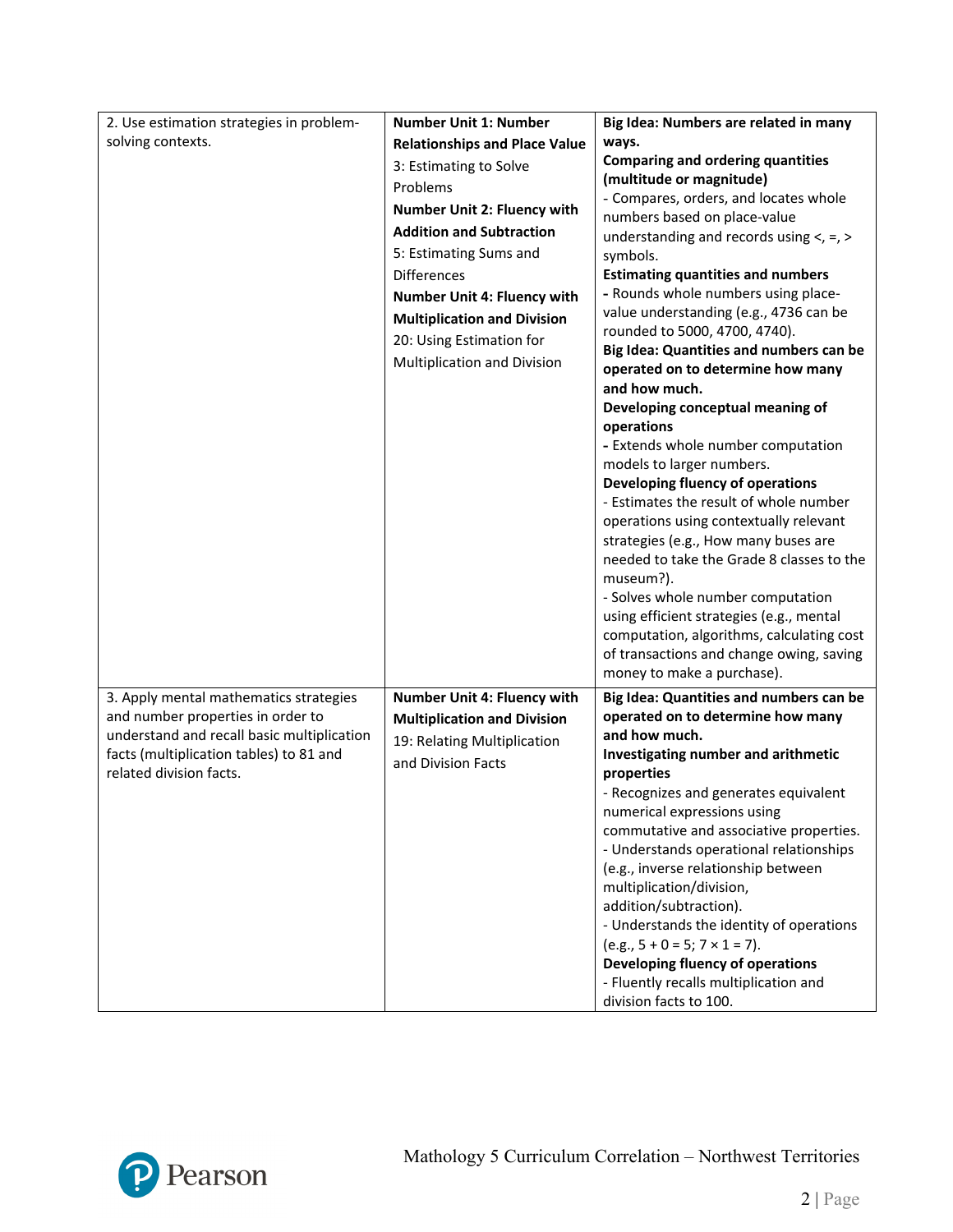| 4. Apply mental mathematics strategies<br>for multiplication.                                                                                                                                                         | Number Unit 4: Fluency with<br><b>Multiplication and Division</b><br>20: Using Estimation for<br>Multiplication and Division<br>21: Strategies for Multiplying<br>Larger Numbers | Big Idea: Quantities and numbers can be<br>operated on to determine how many<br>and how much.<br>Developing conceptual meaning of<br>operations<br>- Understands the effect of multiplying<br>and dividing whole numbers by powers of<br>10.<br>- Extends whole number computation<br>models to larger numbers.                                                                                                                                                                                                                                                                                                                |
|-----------------------------------------------------------------------------------------------------------------------------------------------------------------------------------------------------------------------|----------------------------------------------------------------------------------------------------------------------------------------------------------------------------------|--------------------------------------------------------------------------------------------------------------------------------------------------------------------------------------------------------------------------------------------------------------------------------------------------------------------------------------------------------------------------------------------------------------------------------------------------------------------------------------------------------------------------------------------------------------------------------------------------------------------------------|
| 5. Demonstrate, with and without<br>concrete materials, an understanding of<br>multiplication (2-digit by 2-digit) to solve<br>problems.                                                                              | Number Unit 4: Fluency with<br><b>Multiplication and Division</b><br>22: Multiplying Whole<br><b>Numbers</b>                                                                     | Big Idea: Quantities and numbers can be<br>operated on to determine how many<br>and how much.<br>Developing conceptual meaning of<br>operations<br>- Extends whole number computation<br>models to larger numbers.<br>Developing fluency of operations<br>- Solves whole number computation<br>using efficient strategies (e.g., mental<br>computation, algorithms, calculating cost<br>of transactions and change owing, saving<br>money to make a purchase).                                                                                                                                                                 |
| 6. Demonstrate, with and without<br>concrete materials, an understanding of<br>division (3-digit by 1-digit), and interpret<br>remainders to solve problems.                                                          | Number Unit 4: Fluency with<br><b>Multiplication and Division</b><br>23: Dividing Larger Numbers                                                                                 | Big Idea: Quantities and numbers can be<br>operated on to determine how many<br>and how much.<br>Developing conceptual meaning of<br>operations<br>- Extends whole number computation<br>models to larger numbers.<br>Developing fluency of operations<br>- Solves whole number computation<br>using efficient strategies (e.g., mental<br>computation, algorithms, calculating cost<br>of transactions and change owing, saving<br>money to make a purchase).                                                                                                                                                                 |
| 7. Demonstrate an understanding of<br>fractions by using concrete, pictorial and<br>symbolic representations to:<br>create sets of equivalent<br>fractions<br>compare fractions with like and<br>unlike denominators. | <b>Number Unit 3: Fractions and</b><br><b>Decimals</b><br>10: Equivalent Fractions<br>12: Comparing and Ordering<br><b>Fractions</b>                                             | Big Idea: Numbers are related in many<br>ways.<br><b>Comparing and ordering quantities</b><br>(multitude or magnitude)<br>- Compares, orders, and locates fractions<br>with the same numerator or<br>denominator using reasoning (e.g., $\frac{3}{5} > \frac{3}{6}$<br>because fifths are larger parts).<br>- Compares, orders, and locates fractions<br>using flexible strategies (e.g., comparing<br>models; creating common denominators<br>or numerators).<br><b>Estimating quantities and numbers</b><br>- Estimates the location of decimals and<br>fractions on a number line.<br>- Estimates the size and magnitude of |

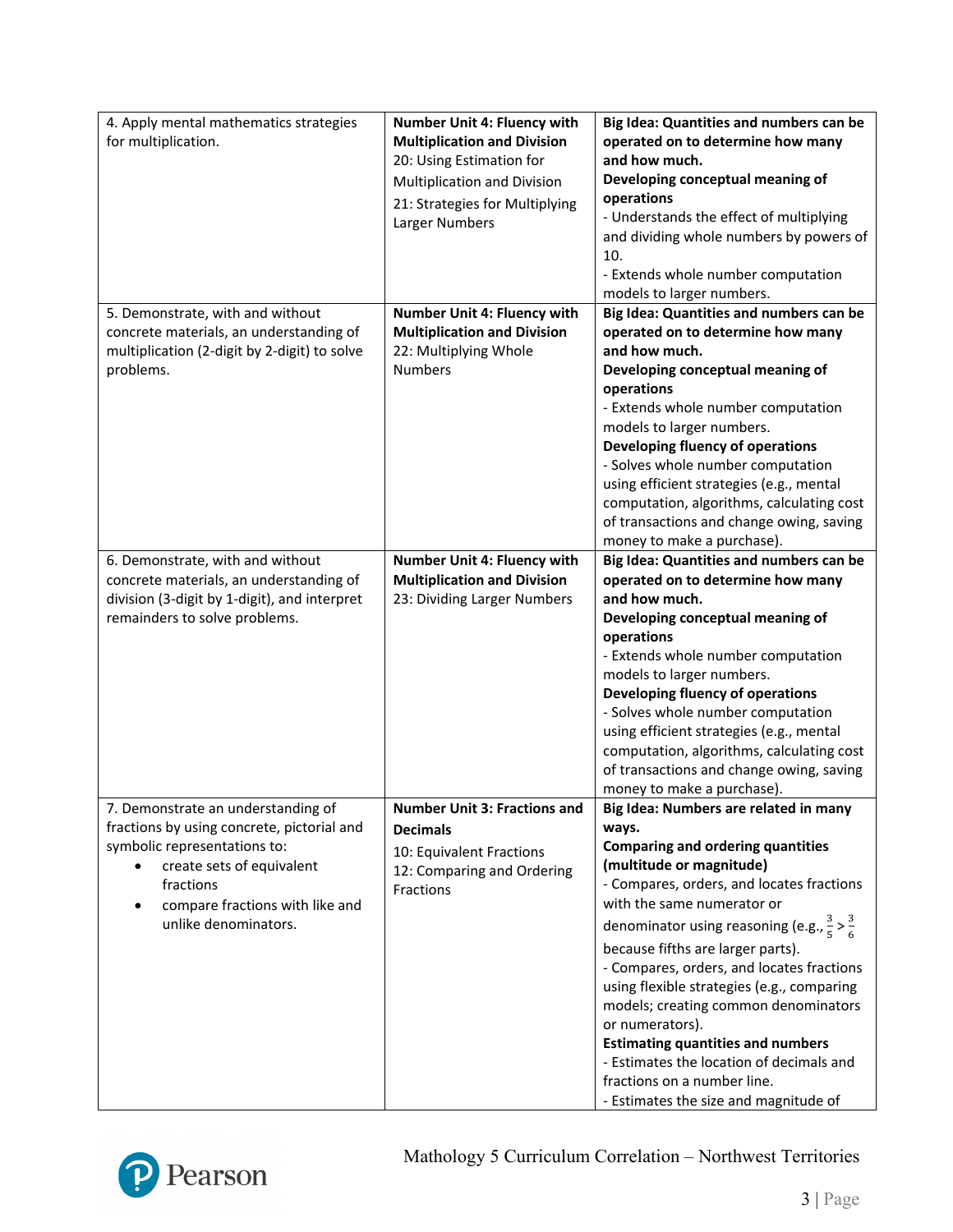|                                           |                                                                     | fractions by comparing to benchmarks.<br>Decomposing and composing numbers<br>to investigate equivalencies<br>- Generates and identifies equivalent<br>fractions using flexible strategies (e.g.,<br>represents the same part of a whole;<br>same part of a set; same location on a<br>number line).<br>Big Idea: Quantities and numbers can be<br>grouped by or partitioned into equal-<br>sized units.<br>- Partitions fractional parts into smaller<br>fractional units (e.g., partitions halves<br>into thirds to create sixths).                                                                                                                                                                                                                                                                                                                                           |
|-------------------------------------------|---------------------------------------------------------------------|---------------------------------------------------------------------------------------------------------------------------------------------------------------------------------------------------------------------------------------------------------------------------------------------------------------------------------------------------------------------------------------------------------------------------------------------------------------------------------------------------------------------------------------------------------------------------------------------------------------------------------------------------------------------------------------------------------------------------------------------------------------------------------------------------------------------------------------------------------------------------------|
| 8. Describe and represent decimals        | <b>Number Unit 3: Fractions and</b>                                 | Big Idea: The set of real numbers is                                                                                                                                                                                                                                                                                                                                                                                                                                                                                                                                                                                                                                                                                                                                                                                                                                            |
| (tenths, hundredths, thousandths),        | <b>Decimals</b>                                                     | infinite.                                                                                                                                                                                                                                                                                                                                                                                                                                                                                                                                                                                                                                                                                                                                                                                                                                                                       |
| concretely, pictorially and symbolically. | 13: Representing Decimals                                           | <b>Extending whole number understanding</b><br>to the set of real numbers.<br>- Extends decimal number understanding<br>to thousandths.<br>Big Idea: Numbers are related in many<br>ways.<br>Decomposing and composing numbers<br>to investigate equivalencies<br>- Composes and decomposes decimal<br>numbers using standard and non-<br>standard partitioning (e.g., 1.6 is 16<br>tenths or 0.16 tens).<br>Big Idea: Quantities and numbers can be<br>grouped by or partitioned into equal-<br>sized units.<br>Unitizing quantities into base-ten units<br>- Understands that the value of a digit is<br>ten times the value of the same digit one<br>place to the right.<br>- Understands that the value of a digit is<br>one-tenth the value of the same digit one<br>place to the left.<br>- Writes and reads decimal numbers in<br>multiple forms (i.e., numerals, number |
| 9. Relate decimals to fractions and       | <b>Number Unit 3: Fractions and</b>                                 | names, expanded form).<br>Big Idea: Numbers are related in many                                                                                                                                                                                                                                                                                                                                                                                                                                                                                                                                                                                                                                                                                                                                                                                                                 |
| fractions to decimals (to thousandths).   | <b>Decimals</b>                                                     | ways.                                                                                                                                                                                                                                                                                                                                                                                                                                                                                                                                                                                                                                                                                                                                                                                                                                                                           |
|                                           | 13: Representing Decimals<br>16: Relating Fractions and<br>Decimals | <b>Comparing and ordering quantities</b><br>- Models and explains the relationship<br>between a fraction and its equivalent<br>decimal form (e.g., $\frac{2}{5} = \frac{4}{10} = 0.4$ ).<br>Big Idea: Quantities and numbers can be                                                                                                                                                                                                                                                                                                                                                                                                                                                                                                                                                                                                                                             |
|                                           |                                                                     | grouped by or partitioned into equal-<br>sized units.                                                                                                                                                                                                                                                                                                                                                                                                                                                                                                                                                                                                                                                                                                                                                                                                                           |

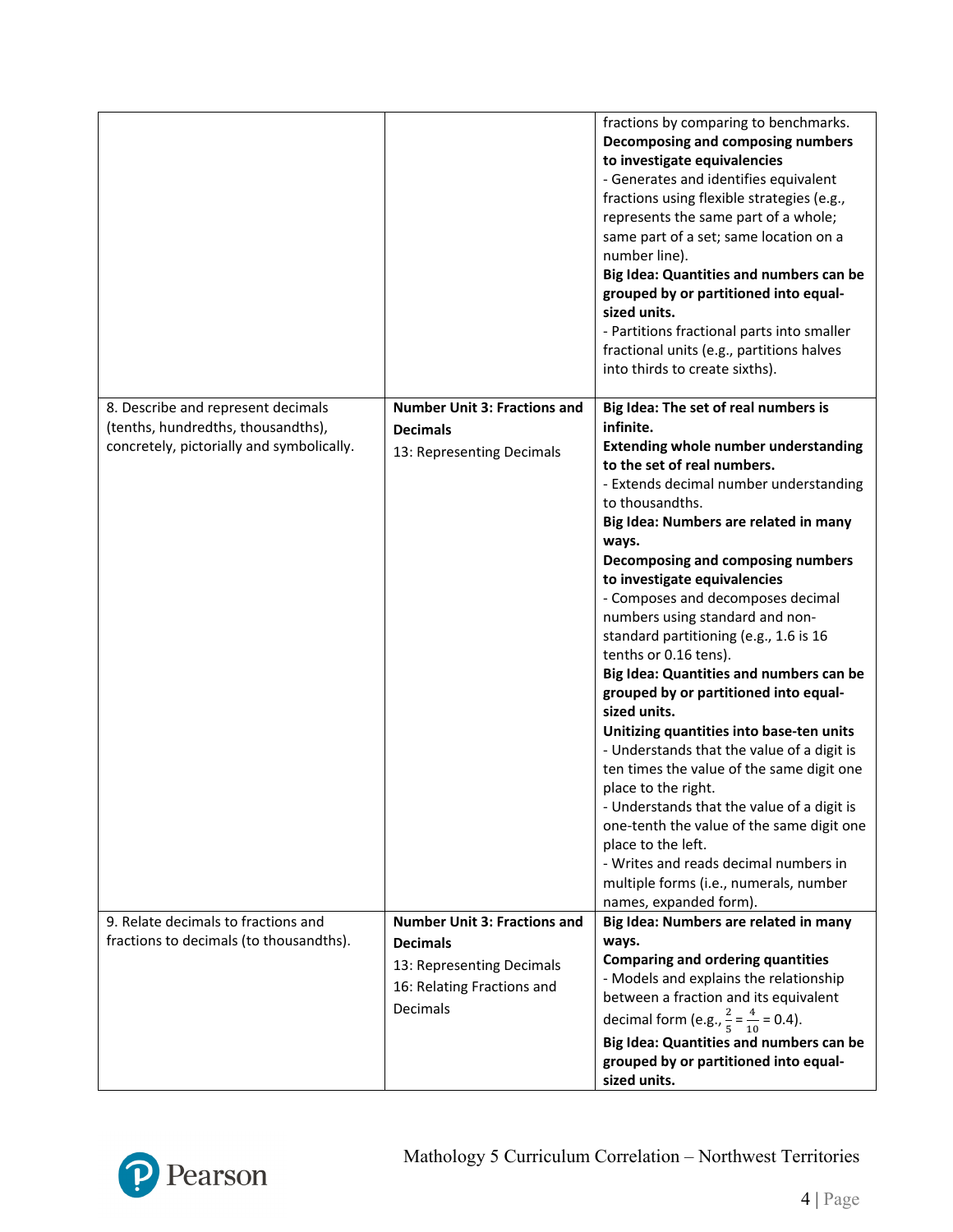|                                      |                                     | Unitizing quantities into base-ten units<br>- Uses fractions with denominators of 10<br>to develop decimal fraction<br>understanding and notation (e.g., five-<br>tenths is $\frac{5}{10}$ or 0.5).<br>- Understands that the value of a digit is<br>ten times the value of the same digit one<br>place to the right.<br>- Understands that the value of a digit is<br>one-tenth the value of the same digit one<br>place to the left.<br>- Writes and reads decimal numbers in<br>multiple forms (i.e., numerals, number<br>names, expanded form). |
|--------------------------------------|-------------------------------------|-----------------------------------------------------------------------------------------------------------------------------------------------------------------------------------------------------------------------------------------------------------------------------------------------------------------------------------------------------------------------------------------------------------------------------------------------------------------------------------------------------------------------------------------------------|
| 10. Compare and order decimals (to   | <b>Number Unit 3: Fractions and</b> | Big Idea: Numbers are related in many                                                                                                                                                                                                                                                                                                                                                                                                                                                                                                               |
| thousandths) by using:               | <b>Decimals</b>                     | ways.                                                                                                                                                                                                                                                                                                                                                                                                                                                                                                                                               |
| benchmarks                           | 15: Comparing and Ordering          | <b>Comparing and ordering quantities</b>                                                                                                                                                                                                                                                                                                                                                                                                                                                                                                            |
| place value                          | Decimals                            | - Compares, orders, and locates decimal                                                                                                                                                                                                                                                                                                                                                                                                                                                                                                             |
| equivalent decimals.                 |                                     | numbers using place-value<br>understanding.                                                                                                                                                                                                                                                                                                                                                                                                                                                                                                         |
|                                      |                                     | <b>Estimating quantities and numbers</b>                                                                                                                                                                                                                                                                                                                                                                                                                                                                                                            |
|                                      |                                     | - Estimates the location of decimals and                                                                                                                                                                                                                                                                                                                                                                                                                                                                                                            |
|                                      |                                     | fractions on a number line.                                                                                                                                                                                                                                                                                                                                                                                                                                                                                                                         |
|                                      |                                     | Big Idea: Quantities and numbers can be                                                                                                                                                                                                                                                                                                                                                                                                                                                                                                             |
|                                      |                                     | grouped by or partitioned into equal-                                                                                                                                                                                                                                                                                                                                                                                                                                                                                                               |
|                                      |                                     | sized units.                                                                                                                                                                                                                                                                                                                                                                                                                                                                                                                                        |
|                                      |                                     | Unitizing quantities into base-ten units                                                                                                                                                                                                                                                                                                                                                                                                                                                                                                            |
|                                      |                                     | - Understands that the value of a digit is                                                                                                                                                                                                                                                                                                                                                                                                                                                                                                          |
|                                      |                                     | ten times the value of the same digit one                                                                                                                                                                                                                                                                                                                                                                                                                                                                                                           |
|                                      |                                     | place to the right.                                                                                                                                                                                                                                                                                                                                                                                                                                                                                                                                 |
|                                      |                                     | - Understands that the value of a digit is<br>one-tenth the value of the same digit one                                                                                                                                                                                                                                                                                                                                                                                                                                                             |
|                                      |                                     | place to the left.                                                                                                                                                                                                                                                                                                                                                                                                                                                                                                                                  |
| 11. Demonstrate an understanding of  | <b>Number Unit 5: Operations</b>    | Big Idea: Quantities and numbers can be                                                                                                                                                                                                                                                                                                                                                                                                                                                                                                             |
| addition and subtraction of decimals | with Decimals                       | operated on to determine how many                                                                                                                                                                                                                                                                                                                                                                                                                                                                                                                   |
| (limited to thousandths).            | 26: Estimating Sums and             | and how much.                                                                                                                                                                                                                                                                                                                                                                                                                                                                                                                                       |
|                                      | Differences with Decimals           | Developing conceptual meaning of                                                                                                                                                                                                                                                                                                                                                                                                                                                                                                                    |
|                                      | 27: Adding with Decimal             | operations                                                                                                                                                                                                                                                                                                                                                                                                                                                                                                                                          |
|                                      |                                     | - Demonstrates an understanding of                                                                                                                                                                                                                                                                                                                                                                                                                                                                                                                  |
|                                      | <b>Numbers</b>                      | decimal number computation through                                                                                                                                                                                                                                                                                                                                                                                                                                                                                                                  |
|                                      | 28: Subtracting with Decimal        | modelling and flexible strategies.                                                                                                                                                                                                                                                                                                                                                                                                                                                                                                                  |
|                                      | <b>Numbers</b>                      | Developing fluency of operations<br>- Estimates sums and differences of                                                                                                                                                                                                                                                                                                                                                                                                                                                                             |
|                                      |                                     | decimal numbers (e.g., calculating cost of                                                                                                                                                                                                                                                                                                                                                                                                                                                                                                          |
|                                      |                                     | transactions involving dollars and cents).                                                                                                                                                                                                                                                                                                                                                                                                                                                                                                          |
|                                      |                                     | - Solves decimal number computation                                                                                                                                                                                                                                                                                                                                                                                                                                                                                                                 |
|                                      |                                     | using efficient strategies.                                                                                                                                                                                                                                                                                                                                                                                                                                                                                                                         |
|                                      |                                     |                                                                                                                                                                                                                                                                                                                                                                                                                                                                                                                                                     |

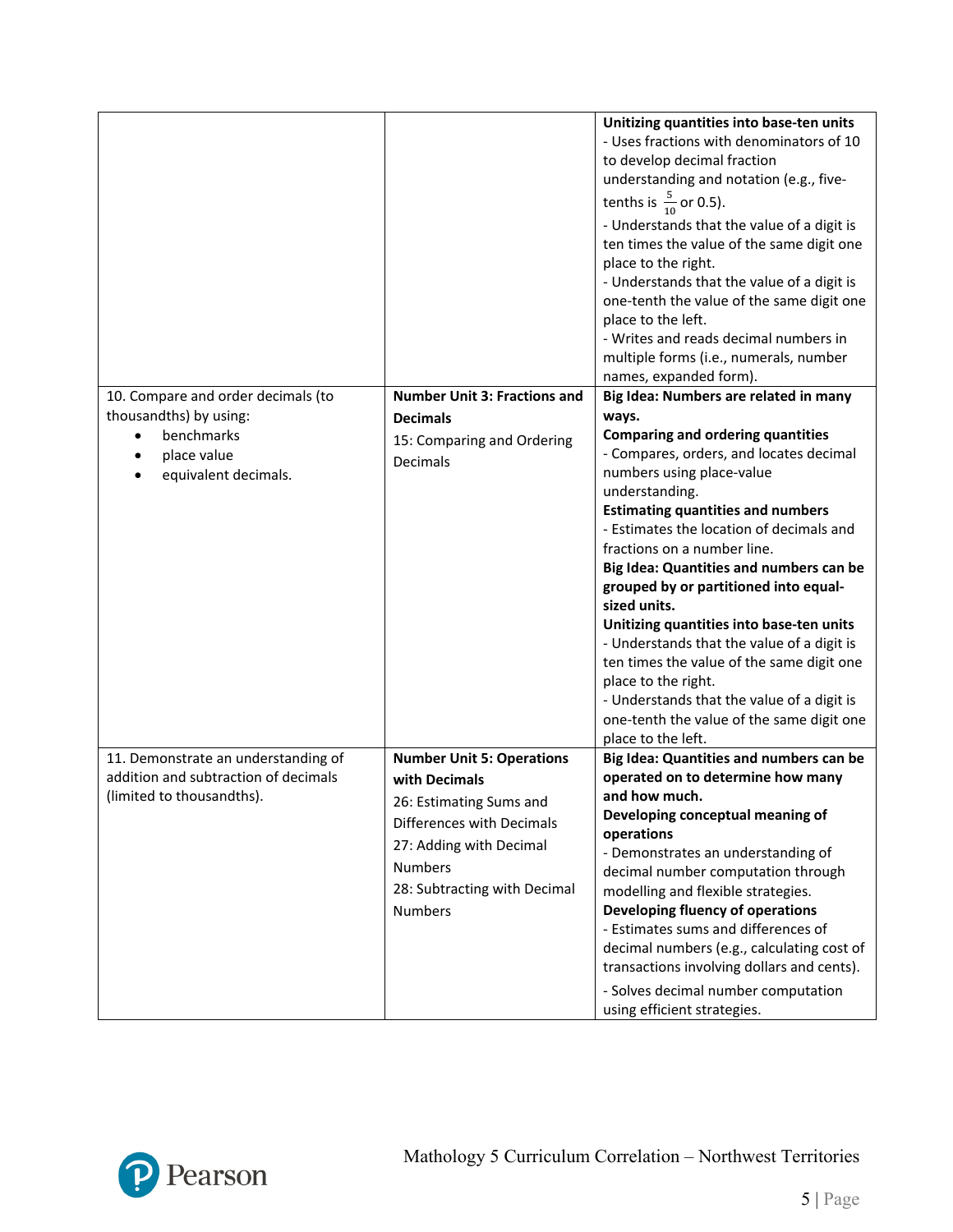

## **Correlation of Northwest Territories Program of Studies with Mathology Grade 5 (Patterns and Relations: Patterns)**

| <b>Curriculum Expectations</b>                                                                                                                                                                        | <b>Grade 5 Mathology.ca</b>                                                                                                                                          | <b>Pearson Canada Grades 4-6</b>                                                                                                                                                                                                                                                                                                                                                                                                                                                                                                                                                                                                                                                                                                                                                                                                                                                                                                                                                                                                                                                                                                                                                                                                                                                                   |
|-------------------------------------------------------------------------------------------------------------------------------------------------------------------------------------------------------|----------------------------------------------------------------------------------------------------------------------------------------------------------------------|----------------------------------------------------------------------------------------------------------------------------------------------------------------------------------------------------------------------------------------------------------------------------------------------------------------------------------------------------------------------------------------------------------------------------------------------------------------------------------------------------------------------------------------------------------------------------------------------------------------------------------------------------------------------------------------------------------------------------------------------------------------------------------------------------------------------------------------------------------------------------------------------------------------------------------------------------------------------------------------------------------------------------------------------------------------------------------------------------------------------------------------------------------------------------------------------------------------------------------------------------------------------------------------------------|
|                                                                                                                                                                                                       |                                                                                                                                                                      | <b>Mathematics Learning Progression</b>                                                                                                                                                                                                                                                                                                                                                                                                                                                                                                                                                                                                                                                                                                                                                                                                                                                                                                                                                                                                                                                                                                                                                                                                                                                            |
| <b>General Outcome</b><br>Use patterns to describe the world and to<br>solve problems.<br><b>Specific Outcomes</b><br>1. Determine the pattern rule to make<br>predictions about subsequent elements. | <b>Patterning Unit 1: Patterning</b><br>1: Investigating Geometric<br>Patterns<br>2: Investigating Number<br>Patterns<br>3: Using Pattern Rules to Solve<br>Problems | Big Idea: Regularity and repetition form<br>patterns that can be generalized and<br>predicted mathematically.<br>Representing patterns, relations, and<br>functions<br>- Describes, generates, extends,<br>translates, and corrects number and<br>shape patterns that follow a<br>predetermined rule.<br>- Uses multiple approaches to model<br>situations involving repetition (i.e.,<br>repeating patterns) and change (i.e.,<br>increasing/decreasing patterns) (e.g.,<br>using objects, tables, graphs, symbols,<br>loops and nested loops in coding).<br>- Represents a numeric or shape pattern<br>using a table of values by pairing the term<br>value with a term number.<br>- Generates a visual model to represent a<br>simple number pattern.<br>- Represents a mathematical context or<br>problem with expressions and equations<br>using variables to represent unknowns.<br>Generalizing and analyzing patterns,<br>relations, and functions<br>- Explains the rule for numeric patterns<br>including the starting point and change<br>(e.g., given: 16, 22, 28, 34,  Start at 16<br>and add 6 each time).<br>- Describes numeric and shape patterns<br>using words and numbers.<br>- Predicts the value of a given element in<br>a numeric or shape pattern using pattern<br>rules. |

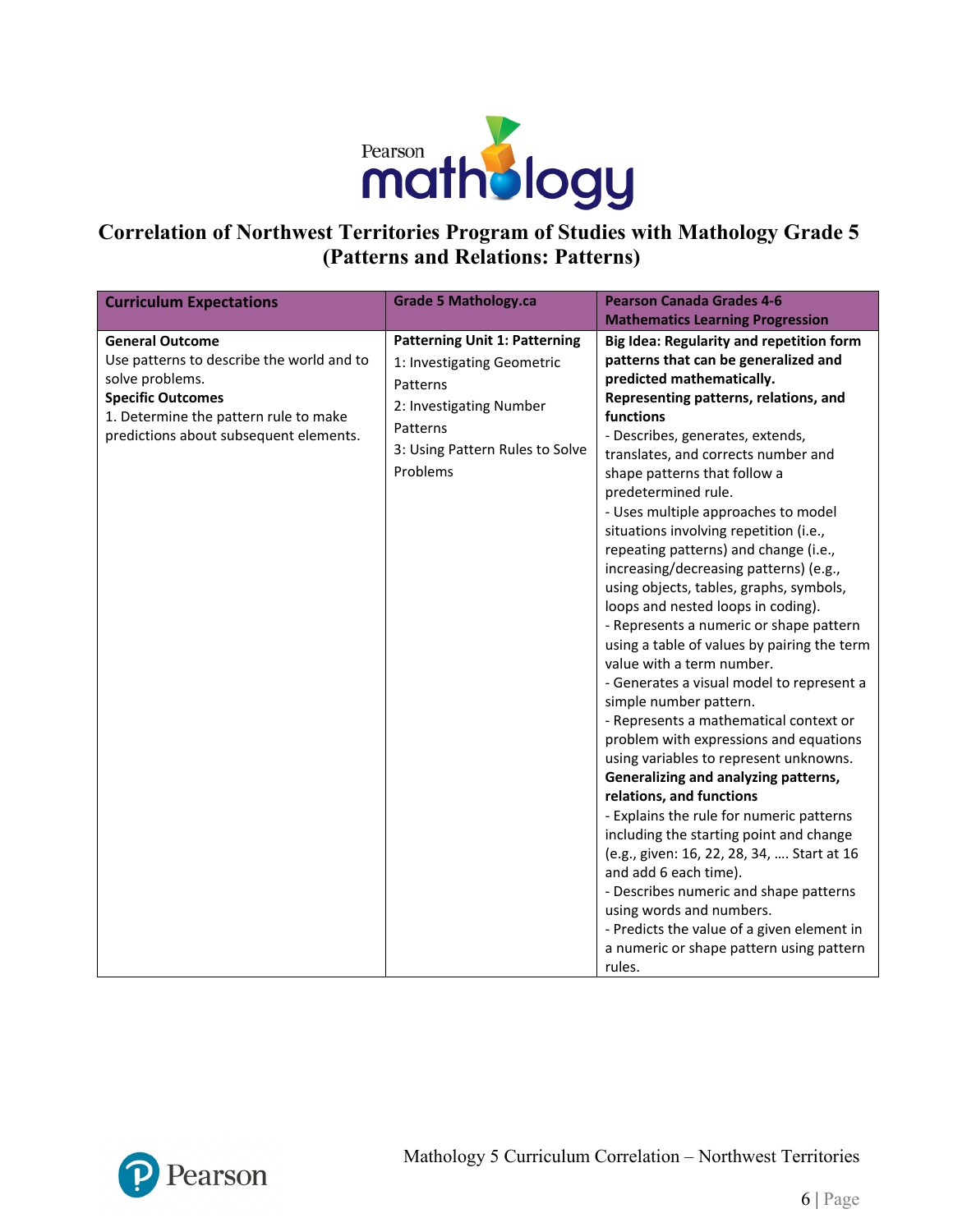

## **Correlation of Northwest Territories Program of Studies with Mathology Grade 5 (Patterns and Relations: Variables and Equations)**

| <b>Curriculum Expectations</b>                                                                                                                                                                                                                                 | <b>Grade 5 Mathology.ca</b>                                                                                                                                                                                                             | <b>Pearson Canada Grades 4-6</b>                                                                                                                                                                                                                                                                                                                                                                                                                                                                                                                                                                                                                                                                                                                                                                                                                                                                                                                                                                                                                                                                                                                                                                                      |
|----------------------------------------------------------------------------------------------------------------------------------------------------------------------------------------------------------------------------------------------------------------|-----------------------------------------------------------------------------------------------------------------------------------------------------------------------------------------------------------------------------------------|-----------------------------------------------------------------------------------------------------------------------------------------------------------------------------------------------------------------------------------------------------------------------------------------------------------------------------------------------------------------------------------------------------------------------------------------------------------------------------------------------------------------------------------------------------------------------------------------------------------------------------------------------------------------------------------------------------------------------------------------------------------------------------------------------------------------------------------------------------------------------------------------------------------------------------------------------------------------------------------------------------------------------------------------------------------------------------------------------------------------------------------------------------------------------------------------------------------------------|
|                                                                                                                                                                                                                                                                |                                                                                                                                                                                                                                         | <b>Mathematics Learning Progression</b>                                                                                                                                                                                                                                                                                                                                                                                                                                                                                                                                                                                                                                                                                                                                                                                                                                                                                                                                                                                                                                                                                                                                                                               |
| <b>General Outcome</b><br>Represent algebraic expressions in<br>multiple ways.<br><b>Specific Outcomes</b><br>2. Express a given problem as an equation<br>in which a letter variable is used to<br>represent an unknown number (limited to<br>whole numbers). | <b>Patterning Unit 2: Variables</b><br>and Equations<br>5: Using Variables<br>6: Solving Addition and<br><b>Subtraction Equations</b><br>7: Solving Multiplication and<br>Division Equations<br>8: Using Equations to Solve<br>Problems | <b>Big Idea: Patterns and relations can</b><br>be represented with symbols,<br>equations, and expressions.<br>Understanding equality and<br>inequality, building on generalized<br>properties of numbers and<br>operations<br>- Expresses a one-step mathematical<br>problem as an equation using a<br>symbol or letter to represent an<br>unknown number (e.g., Sena had<br>some tokens and used four. She has<br>seven left: $\Box - 4 = 7$ ).<br>Using variables, algebraic<br>expressions, and equations to<br>represent mathematical relations<br>- Understands an unknown quantity<br>(i.e., variable) may be represented by<br>a symbol or letter (e.g., $13 - \square = 8$ ; 4n<br>$= 12$ ).<br>- Flexibly uses symbols and letters to<br>represent unknown quantities in<br>equations (e.g., knows that $4 + \square = 7$ ; 4<br>$+x = 7$ ; and $4 + y = 7$ all represent the<br>same equation with $\Box$ , x, and y<br>representing the same value).<br>- Interprets and writes algebraic<br>expressions (e.g., 2n means two times<br>a number; subtracting a number from<br>7 can be written as $7 - n$ ).<br>- Understands a variable as a changing<br>quantity (e.g., 5s, where s can be any<br>value). |
| 3. Solve problems involving single-<br>variable, one-step equations with whole<br>number coefficients and whole number<br>solutions.                                                                                                                           | <b>Patterning Unit 2: Variables</b><br>and Equations<br>5: Using Variables<br>6: Solving Addition and                                                                                                                                   | <b>Big Idea: Patterns and relations can</b><br>be represented with symbols,<br>equations, and expressions.<br><b>Understanding equality and</b>                                                                                                                                                                                                                                                                                                                                                                                                                                                                                                                                                                                                                                                                                                                                                                                                                                                                                                                                                                                                                                                                       |
|                                                                                                                                                                                                                                                                | <b>Subtraction Equations</b><br>7: Solving Multiplication and<br><b>Division Equations</b>                                                                                                                                              | inequality, building on generalized<br>properties of numbers and<br>operations                                                                                                                                                                                                                                                                                                                                                                                                                                                                                                                                                                                                                                                                                                                                                                                                                                                                                                                                                                                                                                                                                                                                        |

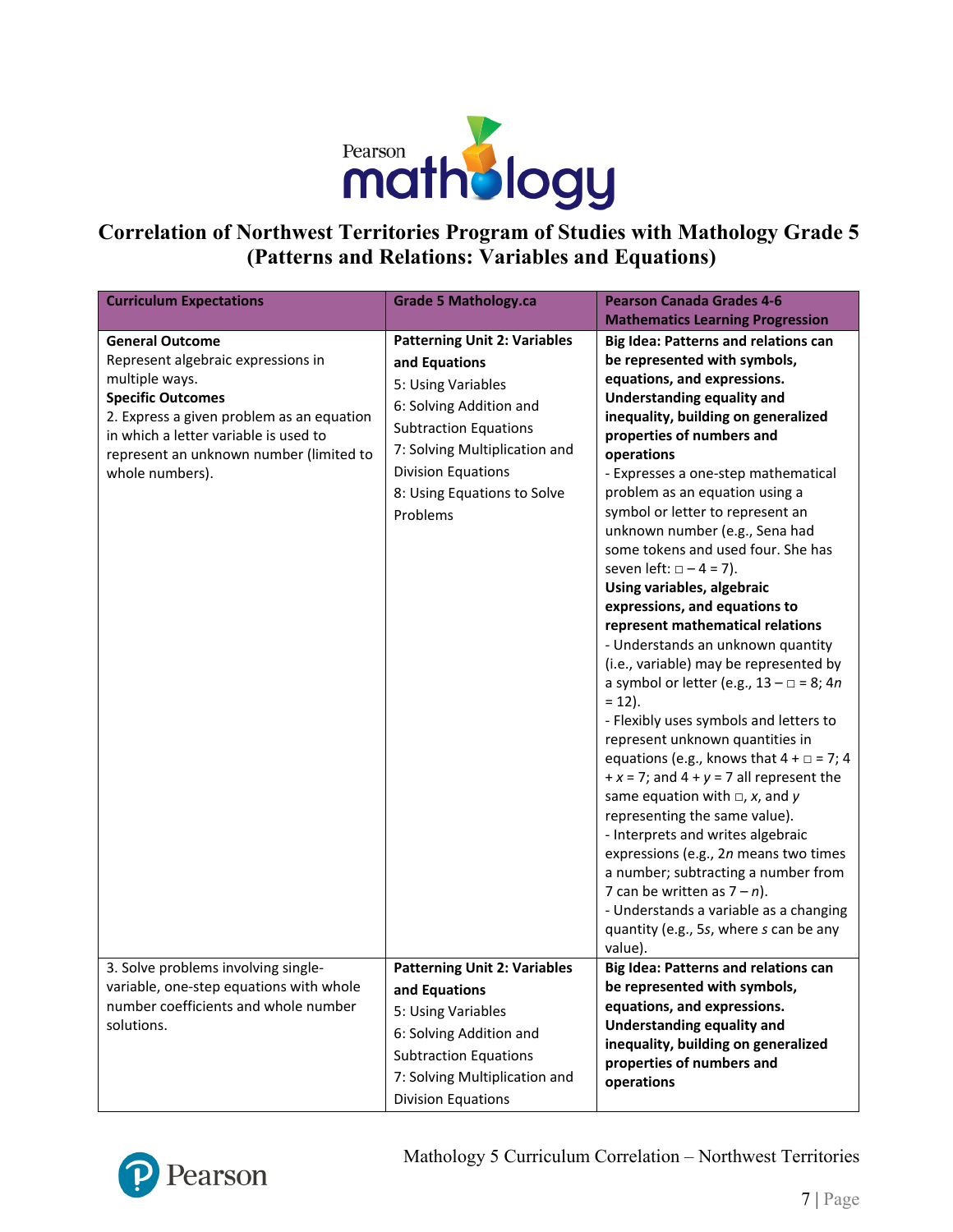| 8: Using Equations to Solve | - Determines an unknown number in                  |
|-----------------------------|----------------------------------------------------|
| Problems                    | simple one-step equations using                    |
|                             | different strategies (e.g., $n \times 3 = 12$ ; 13 |
|                             | $- \Box = 8$ ).                                    |
|                             | - Uses arithmetic properties to                    |
|                             | investigate and transform one-step                 |
|                             | addition and multiplication equations              |
|                             | (e.g., $5 + 4 = 9$ and $5 + a = 9$ have the        |
|                             | same structure and can be rearranged               |
|                             | in similar ways to maintain equality: 4            |
|                             | $+5 = 9$ and $a + 5 = 9$ ).                        |
|                             | - Uses arithmetic properties to                    |
|                             | investigate and transform one-step                 |
|                             | subtraction and division equations                 |
|                             | (e.g., $12 - 5 = 7$ and $12 - b = 7$ have          |
|                             | the same structure and can be                      |
|                             | rearranged in similar ways to maintain             |
|                             | equality: $12 - 7 = 5$ and $12 - 7 = b$ ).         |
|                             | Using variables, algebraic                         |
|                             | expressions, and equations to                      |
|                             | represent mathematical relations                   |
|                             | - Understands an unknown quantity                  |
|                             | (i.e., variable) may be represented by             |
|                             | a symbol or letter (e.g., $13 - \square = 8$ ; 4n  |
|                             | $= 12$ ).                                          |
|                             | - Flexibly uses symbols and letters to             |
|                             | represent unknown quantities in                    |
|                             | equations (e.g., knows that $4 + \square = 7$ ; 4  |
|                             | + $x = 7$ ; and $4 + y = 7$ all represent the      |
|                             | same equation with $\Box$ , x, and y               |
|                             | representing the same value).                      |
|                             | - Interprets and writes algebraic                  |
|                             | expressions (e.g., 2n means two times              |
|                             | a number; subtracting a number from                |
|                             | 7 can be written as $7 - n$ ).                     |
|                             | - Understands a variable as a changing             |
|                             | quantity (e.g., 5s, where s can be any             |
|                             | value).                                            |
|                             |                                                    |
|                             |                                                    |

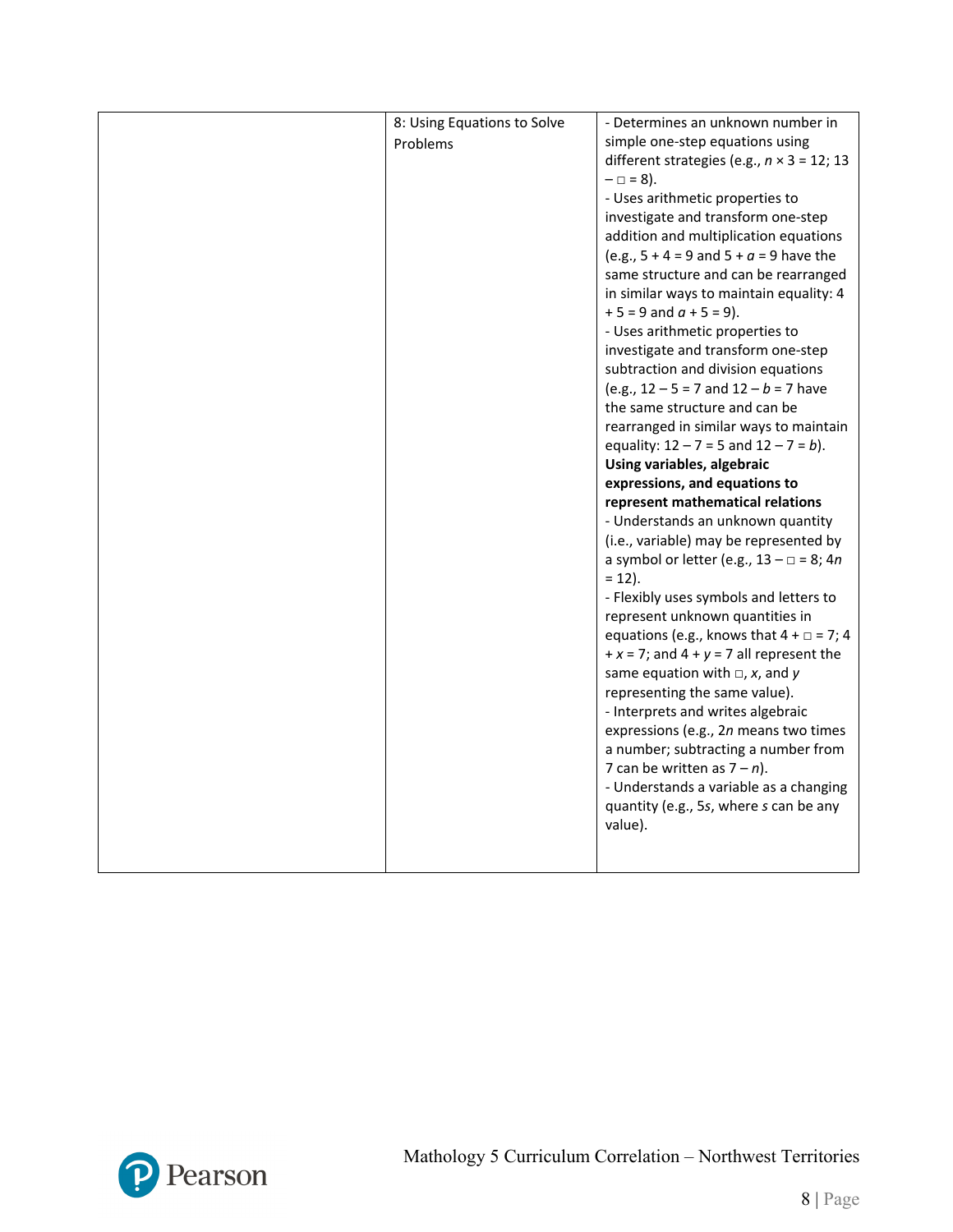

## **Correlation of Northwest Territories Program of Studies with Mathology Grade 5 (Shape and Space: Measurement)**

| <b>Curriculum Expectations</b>                                                                                                                                                                                                                   | <b>Grade 5 Mathology.ca</b>                                                                                                                                    | <b>Pearson Canada Grades 4-6</b><br><b>Mathematics Learning Progression</b>                                                                                                                                                                                                                                                                                                                                                                                                                                                      |
|--------------------------------------------------------------------------------------------------------------------------------------------------------------------------------------------------------------------------------------------------|----------------------------------------------------------------------------------------------------------------------------------------------------------------|----------------------------------------------------------------------------------------------------------------------------------------------------------------------------------------------------------------------------------------------------------------------------------------------------------------------------------------------------------------------------------------------------------------------------------------------------------------------------------------------------------------------------------|
| <b>General Outcome</b><br>Use direct and indirect measurement to<br>solve problems.<br><b>Specific Outcomes</b><br>1. Identify 90° angles.                                                                                                       | <b>Geometry Unit 1A: 2-D</b><br><b>Shapes and 3-D Solids</b><br>2: Investigating Quadrilaterals                                                                | Big Idea: 2-D shapes and 3-D solids<br>can be analyzed and classified in<br>different ways by their attributes.<br>Investigating geometric attributes<br>and properties of 2-D shapes and 3-D<br>solids<br>- Understands angle as a geometric<br>figure formed from two rays or line<br>segments sharing a common<br>endpoint.                                                                                                                                                                                                   |
| 2. Design and construct different<br>rectangles, given either perimeter or area,<br>or both (whole numbers), and make<br>generalizations.                                                                                                        | Measurement Unit 1: Length,<br><b>Perimeter, and Area</b><br>4: Relating the Perimeter and<br>Area of Rectangles                                               | Big Idea: Assigning a unit to a<br>continuous attribute allows us to<br>measure and make comparisons.<br><b>Understanding relationships among</b><br>measured units<br>- Develops and generalizes strategies<br>to compute area and perimeter of<br>rectangles.<br>- Investigates the relationship<br>between perimeter and area in<br>rectangles.                                                                                                                                                                               |
| 3. Demonstrate an understanding of<br>measuring length (mm) by:<br>selecting and justifying referents<br>for the unit mm<br>modelling and describing the<br>$\bullet$<br>relationship between mm and cm<br>units, and between mm and m<br>units. | Measurement Unit 1: Length,<br><b>Perimeter, and Area</b><br>1: Estimating and Measuring<br>in Millimetres<br>2: Measuring Length in<br><b>Different Units</b> | Big Idea: Assigning a unit to a<br>continuous attribute allows us to<br>measure and make comparisons.<br>Selecting and using units to estimate,<br>measure, construct, and make<br>comparisons<br>- Chooses the most appropriate unit<br>to measure a given attribute of an<br>object (e.g., classroom area measured<br>in square metres).<br><b>Understanding relationships among</b><br>measured units<br>- Understands and applies the<br>multiplicative relationship among<br>metric units of length, mass, and<br>capacity. |

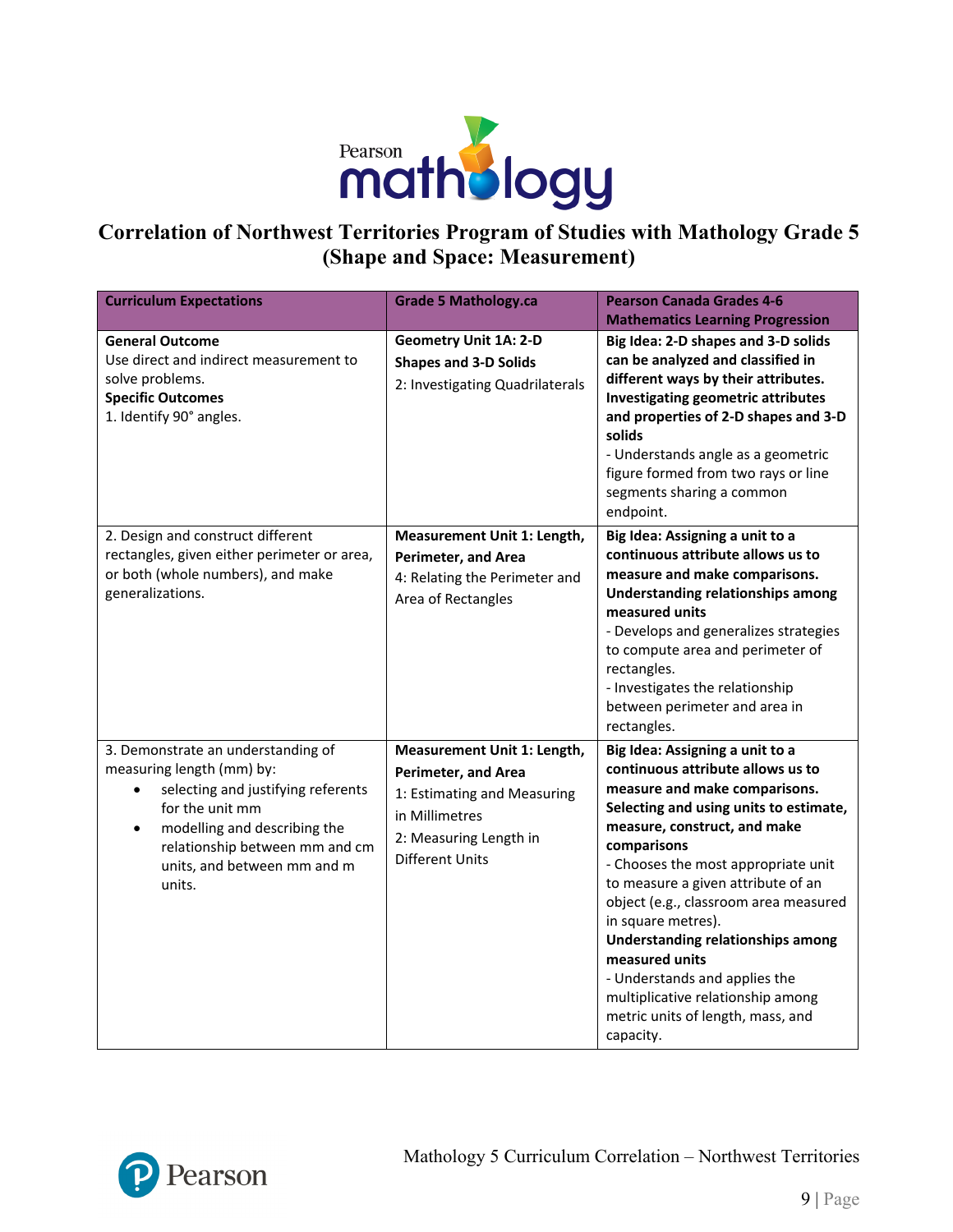| 4. Demonstrate an understanding of<br>volume by:<br>selecting and justifying referents<br>٠<br>for $cm3$ or $m3$ units<br>estimating volume, using<br>$\bullet$<br>referents for cm <sup>3</sup> or m <sup>3</sup><br>measuring and recording volume<br>$\bullet$<br>$\rm (cm^3~or~m^3)$<br>constructing right rectangular<br>$\bullet$<br>prisms for a given volume. | <b>Measurement Unit 2:</b><br><b>Volume, Capacity, and Mass</b><br>10: Investigating Volume<br>11: Investigating Volume with<br><b>Rectangular Prisms</b> | Big Idea: Many things in our world<br>(e.g., objects, spaces, events) have<br>attributes that can be measured and<br>compared.<br>Understanding attributes that can be<br>measured, compared, and ordered<br>- Understands volume and capacity as<br>attributes of 3-D objects that can be<br>measured and compared.<br>Big Idea: Assigning a unit to a<br>continuous attribute allows us to<br>measure and make comparisons.<br>Selecting and using units to estimate,<br>measure, construct, and make<br>comparisons<br>- Chooses the most appropriate unit<br>to measure a given attribute of an<br>object (e.g., classroom area measured<br>in square metres).<br>- Develops understanding of a unit<br>cube and uses unit cubes to estimate<br>and measure volume of 3-D objects.<br>- Measures, constructs, and estimates<br>volume using standard cubic units<br>(e.g., cubic centimetre).<br><b>Understanding relationships among</b><br>measured units<br>- Understands and applies the<br>multiplicative relationship among<br>metric units of length, mass, and |
|-----------------------------------------------------------------------------------------------------------------------------------------------------------------------------------------------------------------------------------------------------------------------------------------------------------------------------------------------------------------------|-----------------------------------------------------------------------------------------------------------------------------------------------------------|----------------------------------------------------------------------------------------------------------------------------------------------------------------------------------------------------------------------------------------------------------------------------------------------------------------------------------------------------------------------------------------------------------------------------------------------------------------------------------------------------------------------------------------------------------------------------------------------------------------------------------------------------------------------------------------------------------------------------------------------------------------------------------------------------------------------------------------------------------------------------------------------------------------------------------------------------------------------------------------------------------------------------------------------------------------------------|
| 5. Demonstrate an understanding of<br>capacity by:<br>describing the relationship<br>between mL and L<br>selecting and justifying referents<br>$\bullet$<br>for mL or L units<br>estimating capacity, using<br>referents for mL or L<br>measuring and recording capacity<br>$\bullet$<br>$(mL or L)$ .                                                                | <b>Measurement Unit 2:</b><br><b>Volume, Capacity, and Mass</b><br>8: Investigating Capacity                                                              | capacity.<br>Big Idea: Many things in our world<br>(e.g., objects, spaces, events) have<br>attributes that can be measured and<br>compared.<br>Understanding attributes that can be<br>measured, compared, and ordered<br>- Understands volume and capacity as<br>attributes of 3-D objects that can be<br>measured and compared.<br>Big Idea: Assigning a unit to a<br>continuous attribute allows us to<br>measure and make comparisons.<br>Selecting and using units to estimate,<br>measure, construct, and make<br>comparisons<br>- Chooses the most appropriate unit<br>to measure a given attribute of an<br>object (e.g., classroom area measured<br>in square metres).<br>Understanding relationships among<br>measured units                                                                                                                                                                                                                                                                                                                                     |

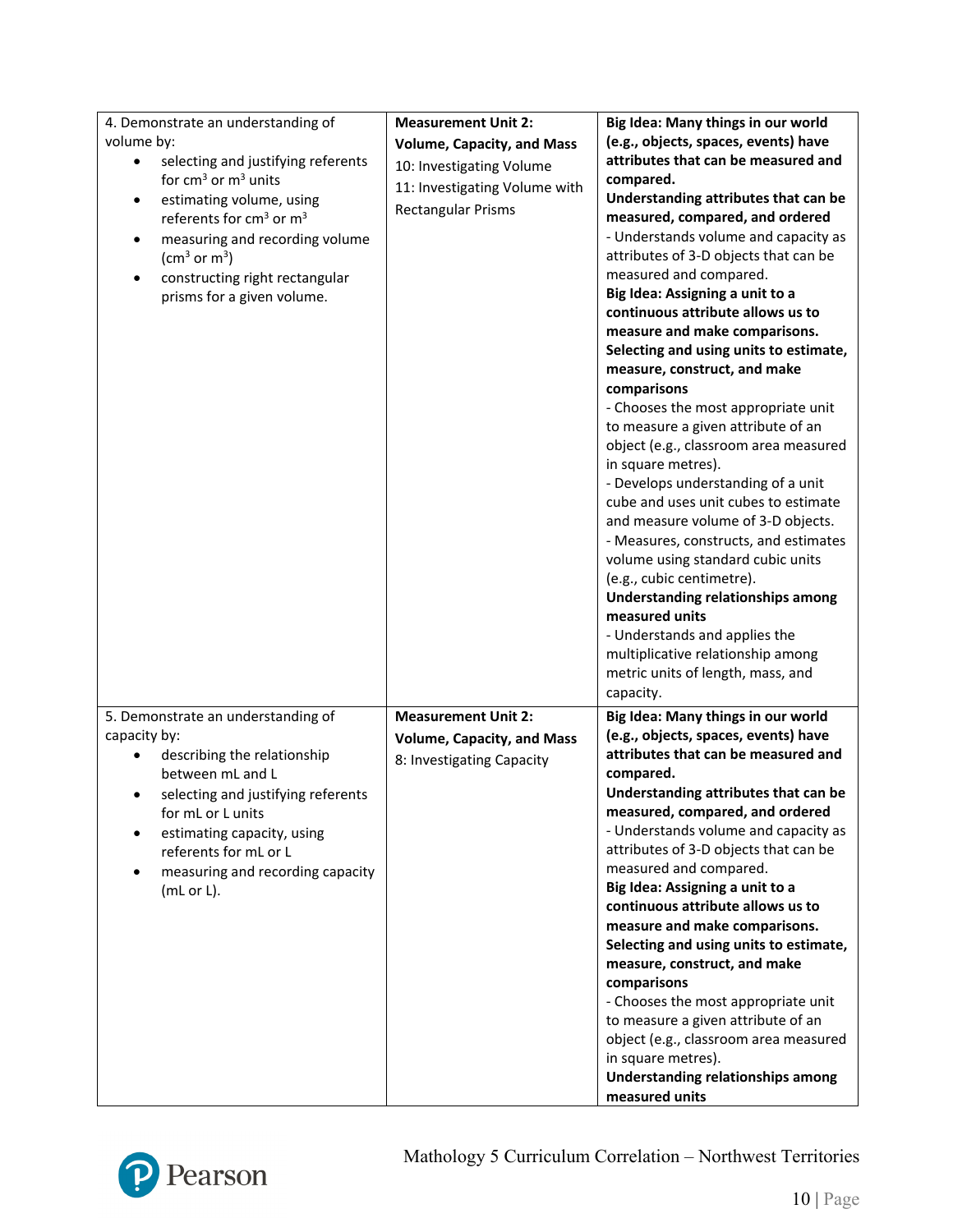|  | - Understands and applies the<br>multiplicative relationship among<br>metric units of length, mass, and<br>capacity. |
|--|----------------------------------------------------------------------------------------------------------------------|
|  |                                                                                                                      |

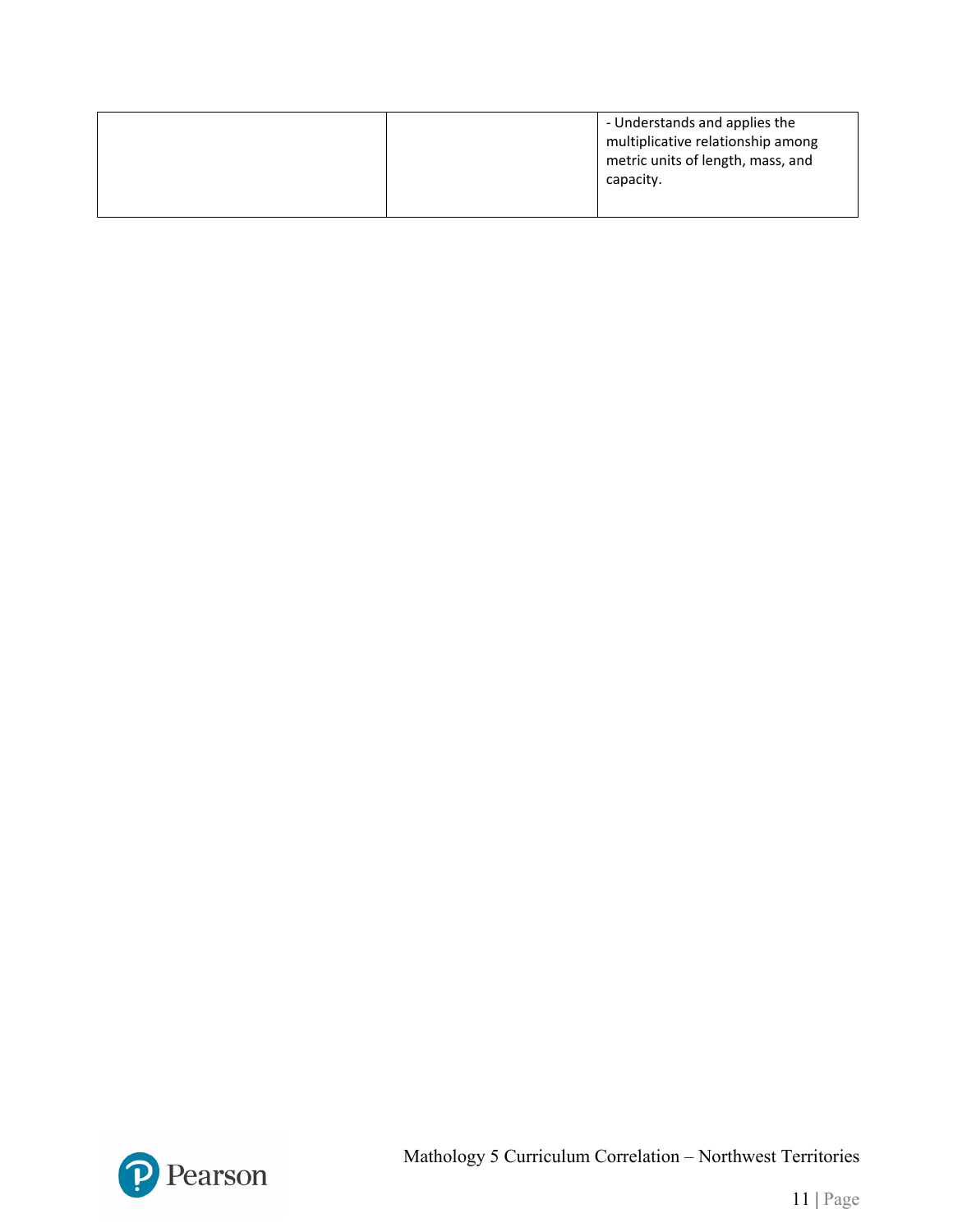

# **Correlation of Northwest Territories Program of Studies with Mathology Grade 5 (Shape and Space: 3-D Objects and 2-D Shapes)**

| <b>Curriculum Expectations</b>                                                                                                                                                                                                                                                                                                                                                                  | <b>Grade 5 Mathology.ca</b>                                                                                                                       | <b>Pearson Canada Grades 4-6</b><br><b>Mathematics Learning Progression</b>                                                                                                                                                                                                                                                                                                                                                                                                                                                                                                                                                                                                                                                                                                                                           |
|-------------------------------------------------------------------------------------------------------------------------------------------------------------------------------------------------------------------------------------------------------------------------------------------------------------------------------------------------------------------------------------------------|---------------------------------------------------------------------------------------------------------------------------------------------------|-----------------------------------------------------------------------------------------------------------------------------------------------------------------------------------------------------------------------------------------------------------------------------------------------------------------------------------------------------------------------------------------------------------------------------------------------------------------------------------------------------------------------------------------------------------------------------------------------------------------------------------------------------------------------------------------------------------------------------------------------------------------------------------------------------------------------|
| <b>General Outcome</b><br>Describe the characteristics of 3-D objects<br>and 2-D shapes, and analyze the<br>relationships among them.<br><b>Specific Outcomes</b><br>6. Describe and provide examples of edges<br>and faces of 3-D objects, and sides of 2-D<br>shapes that are:<br>parallel<br>$\bullet$<br>intersecting<br>$\bullet$<br>perpendicular<br>$\bullet$<br>vertical<br>horizontal. | <b>Geometry Unit 1A: 2-D</b><br><b>Shapes and 3-D Solids</b><br>1: Properties of 2-D Shapes<br>and 3-D Objects<br>2: Investigating Quadrilaterals | Big Ideas: 2-D shapes and 3-D solids<br>can be analyzed and classified in<br>different ways by their attributes.<br><b>Investigating geometric attributes</b><br>and properties of 2-D shapes and 3-D<br>solids<br>- Sorts, describes, constructs, and<br>classifies polygons based on side<br>attributes (e.g., parallel,<br>perpendicular, regular/irregular).<br>- Sorts, describes, constructs, and<br>classifies 3-D objects based on edges,<br>faces, vertices, and angles (e.g.,<br>prisms, pyramids).<br>Investigating 2-D shapes, 3-D solids,<br>and their attributes through<br>composition and decomposition<br>- Identifies types of lines in 2-D images<br>(e.g., parallel, intersecting,<br>perpendicular).<br>- Investigates 2-D shapes that do or do<br>not have parallel and perpendicular<br>lines. |
| 7. Identify and sort quadrilaterals,<br>including:<br>rectangles<br>$\bullet$<br>squares<br>$\bullet$<br>trapezoids<br>$\bullet$<br>parallelograms<br>$\bullet$<br>rhombuses<br>according to their attributes.                                                                                                                                                                                  | <b>Geometry Unit 1A: 2-D</b><br><b>Shapes and 3-D Solids</b><br>2: Investigating Quadrilaterals                                                   | Big Ideas: 2-D shapes and 3-D solids<br>can be analyzed and classified in<br>different ways by their attributes.<br>Investigating geometric attributes<br>and properties of 2-D shapes and 3-D<br>solids<br>- Identifies and draws parallel,<br>intersecting, and perpendicular lines.<br>- Sorts, describes, constructs, and<br>classifies polygons based on side<br>attributes (e.g., parallel,<br>perpendicular, regular/irregular).<br>- Sorts, describes, classifies 2-D shapes<br>based on their geometric properties<br>(e.g., side lengths, angles, diagonals).<br>- Classifies 2-D shapes within a<br>hierarchy based on their properties                                                                                                                                                                    |

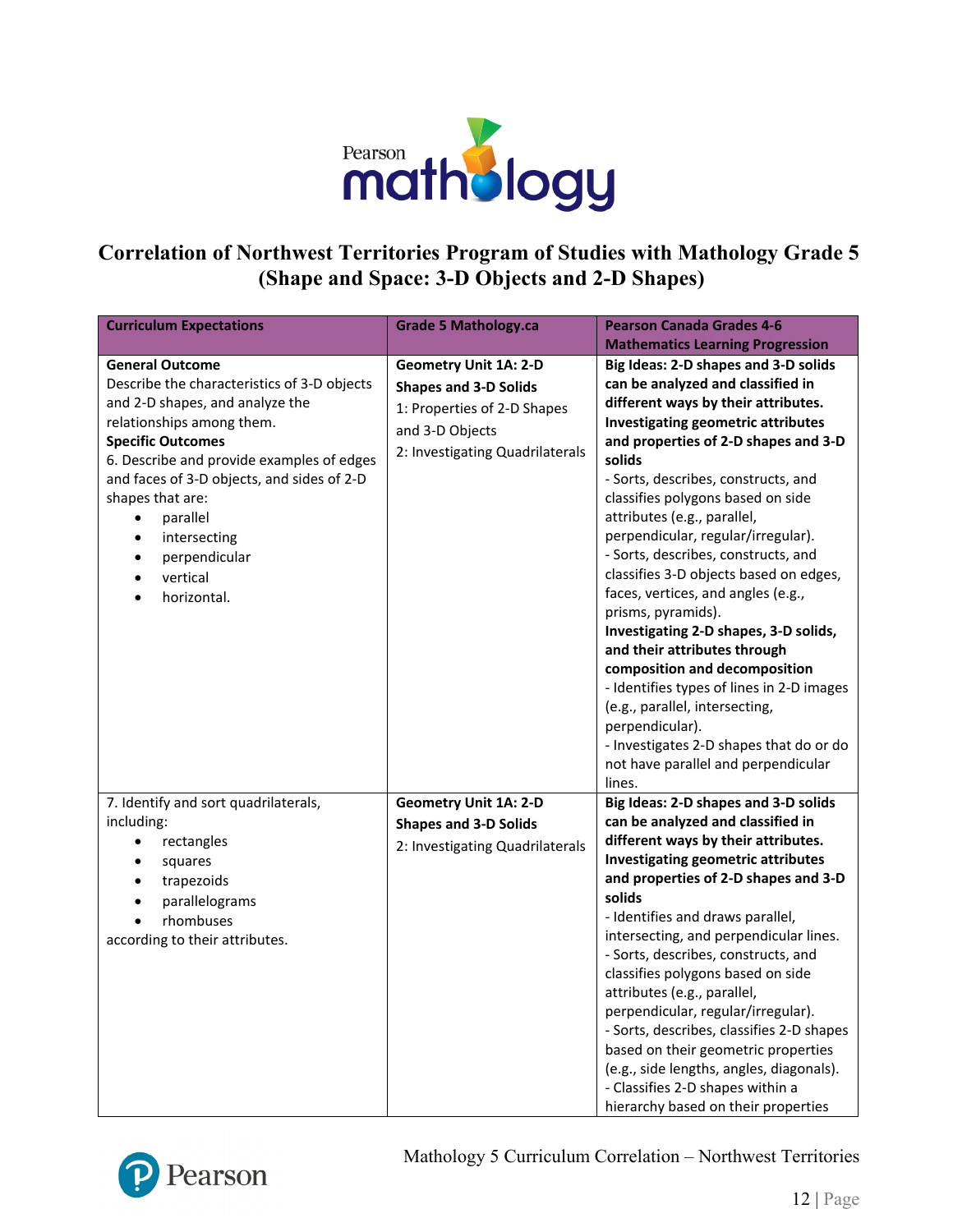| (e.g., rectangles are a subset of<br>parallelograms).<br>Investigating 2-D shapes, 3-D solids,<br>and their attributes through<br>composition and decomposition<br>- Identifies types of lines in 2-D images<br>(e.g., parallel, intersecting,<br>perpendicular).<br>- Investigates 2-D shapes that do or do<br>not have parallel and perpendicular<br>lines. |
|---------------------------------------------------------------------------------------------------------------------------------------------------------------------------------------------------------------------------------------------------------------------------------------------------------------------------------------------------------------|
|                                                                                                                                                                                                                                                                                                                                                               |

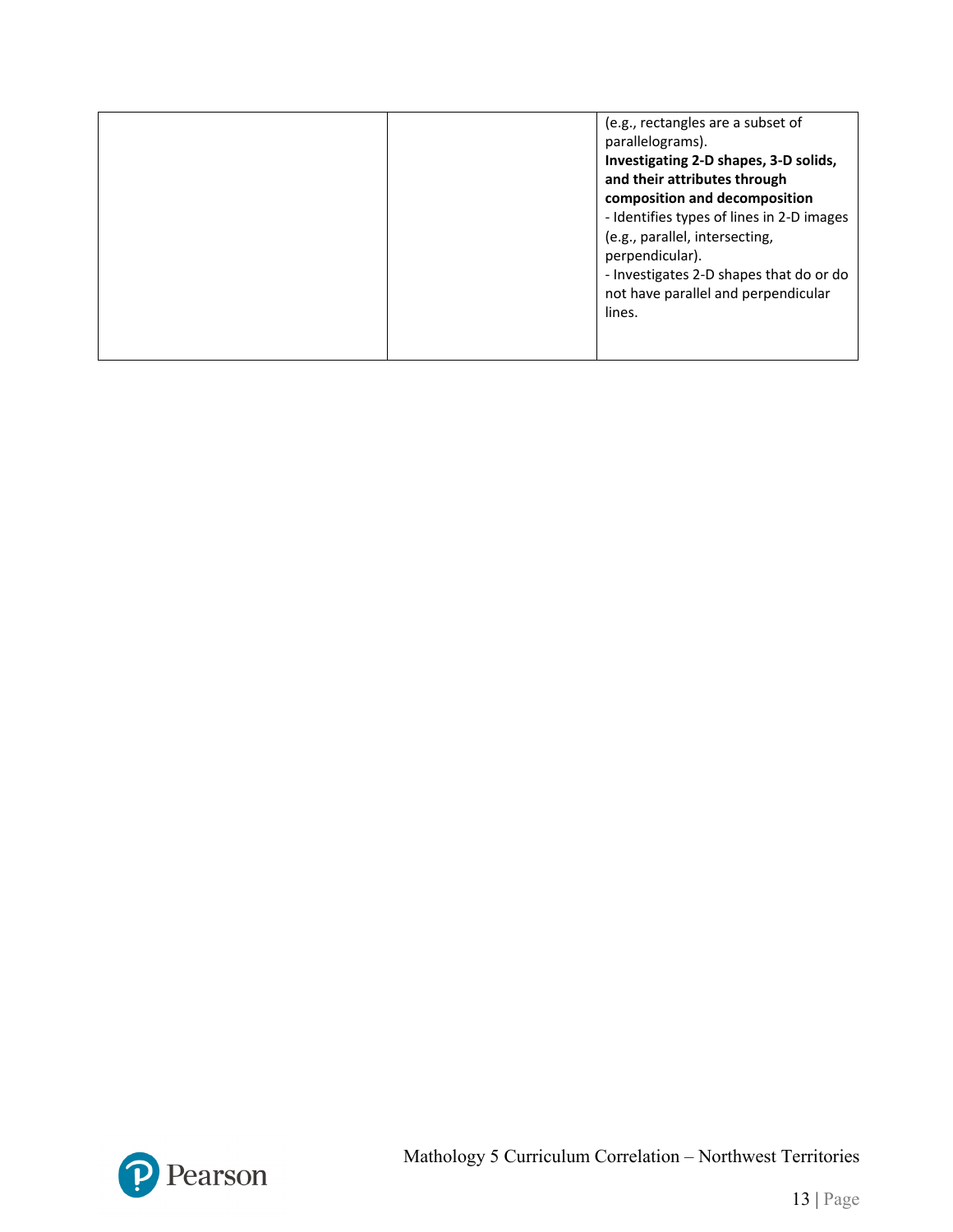

## **Correlation of Northwest Territories Program of Studies with Mathology Grade 5 (Shape and Space: Transformations)**

| <b>Curriculum Expectations</b>                                                                                                                                                                                                                      | <b>Grade 5 Mathology.ca</b>                                                                                                                                                         | <b>Pearson Canada Grades 4-6</b><br><b>Mathematics Learning Progression</b>                                                                                                                                                                                                                                                            |
|-----------------------------------------------------------------------------------------------------------------------------------------------------------------------------------------------------------------------------------------------------|-------------------------------------------------------------------------------------------------------------------------------------------------------------------------------------|----------------------------------------------------------------------------------------------------------------------------------------------------------------------------------------------------------------------------------------------------------------------------------------------------------------------------------------|
| <b>General Outcome</b><br>Describe and analyze position and motion<br>of objects and shapes.<br><b>Specific Outcomes</b><br>8. Identify and describe a single<br>transformation, including a translation,<br>rotation and reflection of 2-D shapes. | <b>Geometry Unit 2A:</b><br><b>Transformations</b><br>5: Investigating Translations<br>6: Investigating Reflections<br>7: Investigating Rotations<br>8: Identifying Transformations | Big Ideas: 2-D shapes and 3-D solids<br>can be transformed in many ways<br>and analyzed for change.<br><b>Exploring 2-D shapes and 3-D solids</b><br>by applying and visualizing<br>transformations<br>- Identifies, describes, and performs<br>single transformations (i.e.,<br>translation, reflection, rotation) on 2-<br>D shapes. |
| 9. Perform, concretely, a single<br>transformation (translation, rotation or<br>reflection) of a 2-D shape, and draw the<br>image.                                                                                                                  | <b>Geometry Unit 2A:</b><br><b>Transformations</b><br>5: Investigating Translations<br>6: Investigating Reflections<br>7: Investigating Rotations<br>8: Identifying Transformations | Big Ideas: 2-D shapes and 3-D solids<br>can be transformed in many ways<br>and analyzed for change.<br><b>Exploring 2-D shapes and 3-D solids</b><br>by applying and visualizing<br>transformations<br>- Identifies, describes, and performs<br>single transformations (i.e.,<br>translation, reflection, rotation) on 2-<br>D shapes. |

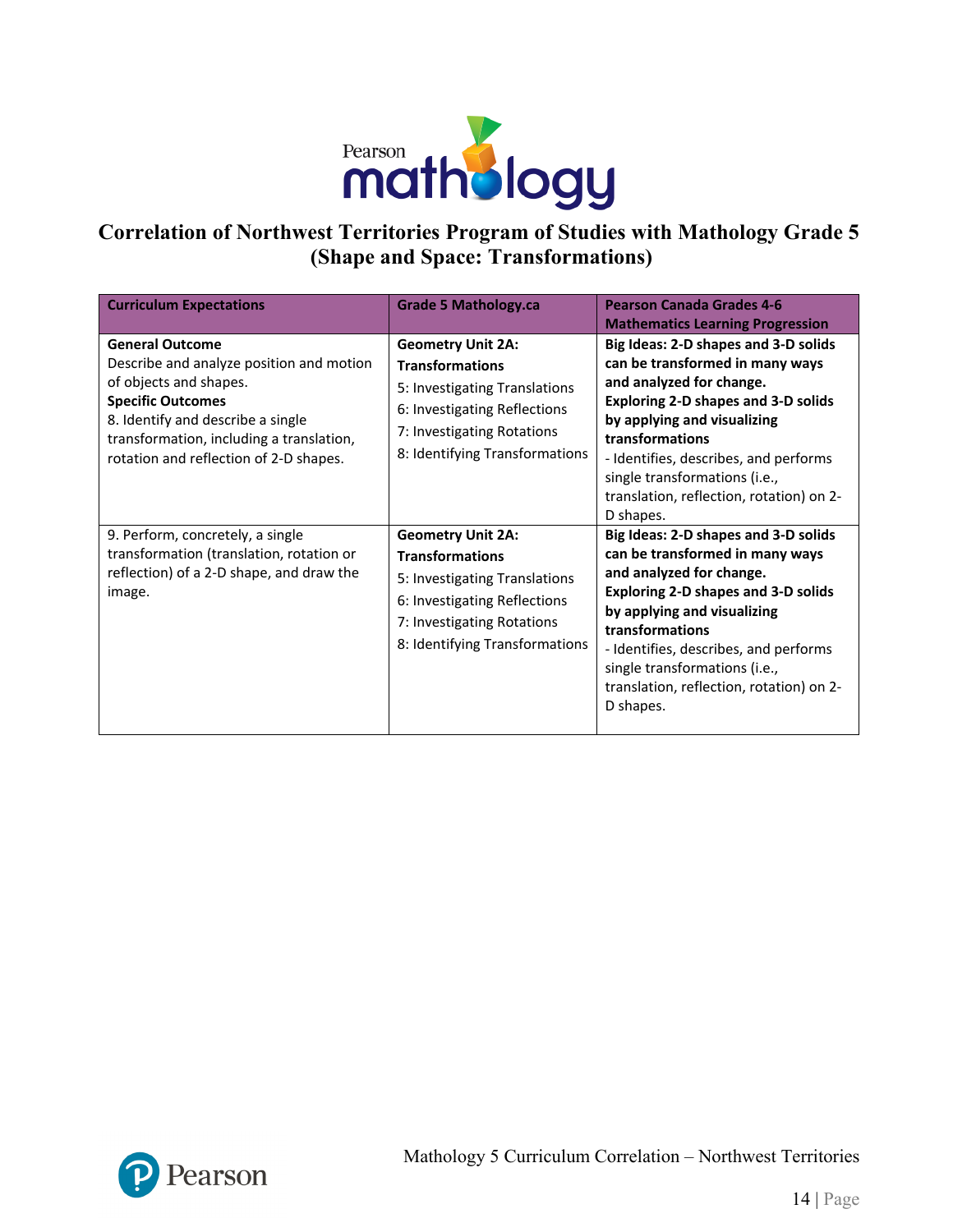

### **Correlation of Northwest Territories Program of Studies with Mathology Grade 5 (Statistics and Probability: Data Analysis)**

| <b>Curriculum Expectations</b>                                                                                                                                                | <b>Grade 5 Mathology.ca</b>                                                                                                        | <b>Pearson Canada Grades 4-6</b>                                                                                                                                                                                                                                                                                                                                                                                                                                                                                                                                                                                                                                                                                                                                                                                                                                                                                                              |
|-------------------------------------------------------------------------------------------------------------------------------------------------------------------------------|------------------------------------------------------------------------------------------------------------------------------------|-----------------------------------------------------------------------------------------------------------------------------------------------------------------------------------------------------------------------------------------------------------------------------------------------------------------------------------------------------------------------------------------------------------------------------------------------------------------------------------------------------------------------------------------------------------------------------------------------------------------------------------------------------------------------------------------------------------------------------------------------------------------------------------------------------------------------------------------------------------------------------------------------------------------------------------------------|
|                                                                                                                                                                               |                                                                                                                                    | <b>Mathematics Learning Progression</b>                                                                                                                                                                                                                                                                                                                                                                                                                                                                                                                                                                                                                                                                                                                                                                                                                                                                                                       |
| <b>General Outcome</b><br>Collect, display and analyze data to solve<br>problems.<br><b>Specific Outcomes</b><br>1. Differentiate between first-hand and<br>second-hand data. | Data Management Unit 1A:<br><b>Data Management</b><br>1: Exploring First-Hand and<br>Second-Hand Data                              | <b>Big Idea: Formulating questions,</b><br>collecting data, and consolidating<br>data in visual and graphical displays<br>help us understand, predict, and<br>interpret situations that involve<br>uncertainty, variability, and<br>randomness.<br>Collecting data and organizing it into<br>categories<br>- Differentiates between primary (i.e.,<br>first-hand) and secondary (i.e.,<br>second-hand) data sources.                                                                                                                                                                                                                                                                                                                                                                                                                                                                                                                          |
| 2. Construct and interpret double bar<br>graphs to draw conclusions.                                                                                                          | Data Management Unit 1A:<br><b>Data Management</b><br>2: Constructing Double-Bar<br>Graphs<br>3: Interpreting Double-Bar<br>Graphs | <b>Big Idea: Formulating questions,</b><br>collecting data, and consolidating<br>data in visual and graphical displays<br>help us understand, predict, and<br>interpret situations that involve<br>uncertainty, variability, and<br>randomness.<br><b>Creating graphical displays of</b><br>collected data<br>- Represents data graphically using<br>many-to-one correspondence with<br>appropriate scales and intervals (e.g.,<br>each symbol on pictograph represents<br>10 people).<br>- Visually represents two or more data<br>sets (e.g., double bar chart, stacked<br>bar graph, multi-line graph, multi-<br>column table).<br>Reading and interpreting data<br>displays and analyzing variability<br>- Reads and interprets data displays<br>using many-to-one correspondence.<br>Drawing conclusions by making<br>inferences and justifying decisions<br>based on data collected.<br>- Draws conclusions based on data<br>presented. |

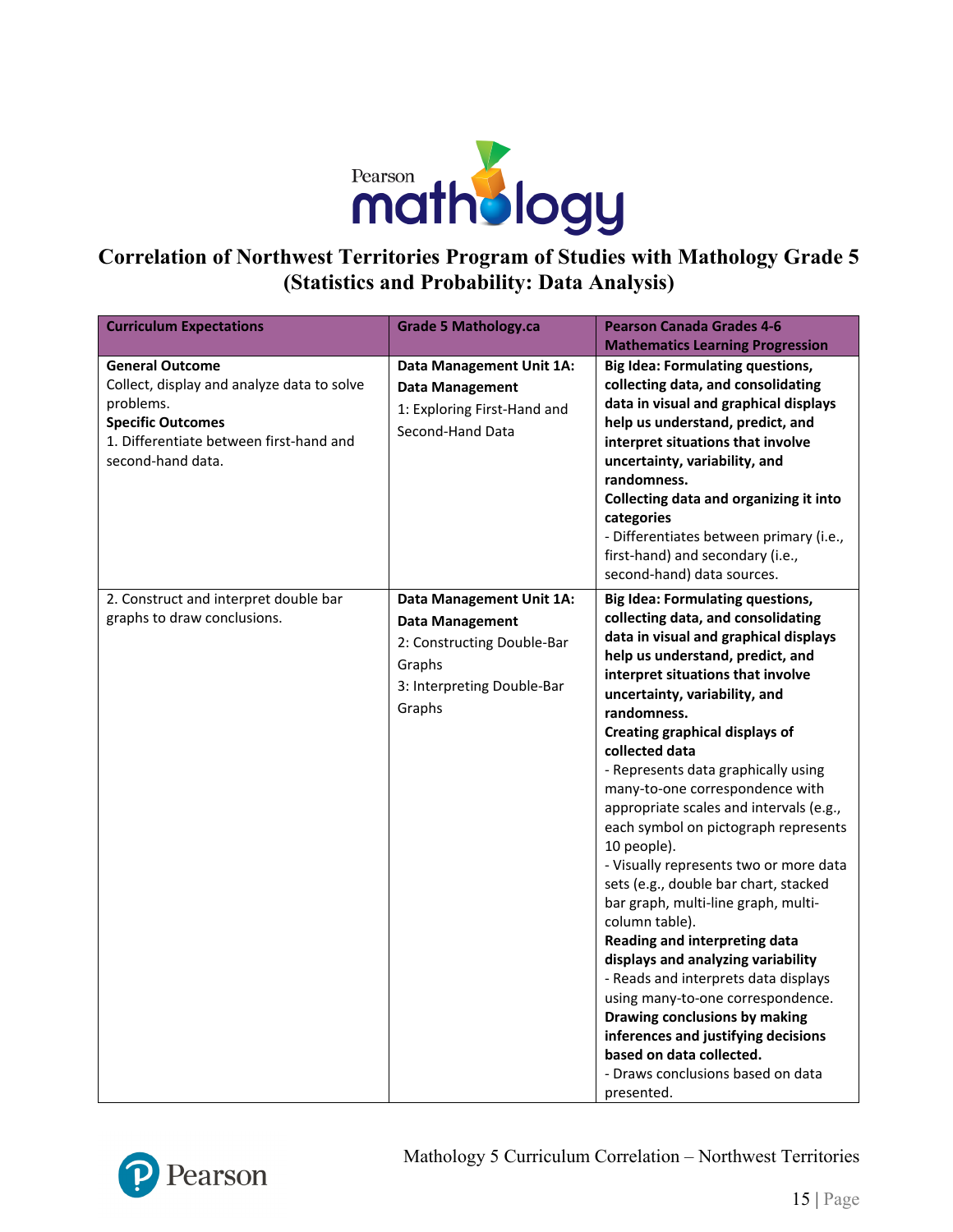| - Interprets the results of data<br>presented graphically from primary<br>(e.g., class survey) and secondary (e.g.,<br>online news reports) sources. |
|------------------------------------------------------------------------------------------------------------------------------------------------------|
|                                                                                                                                                      |